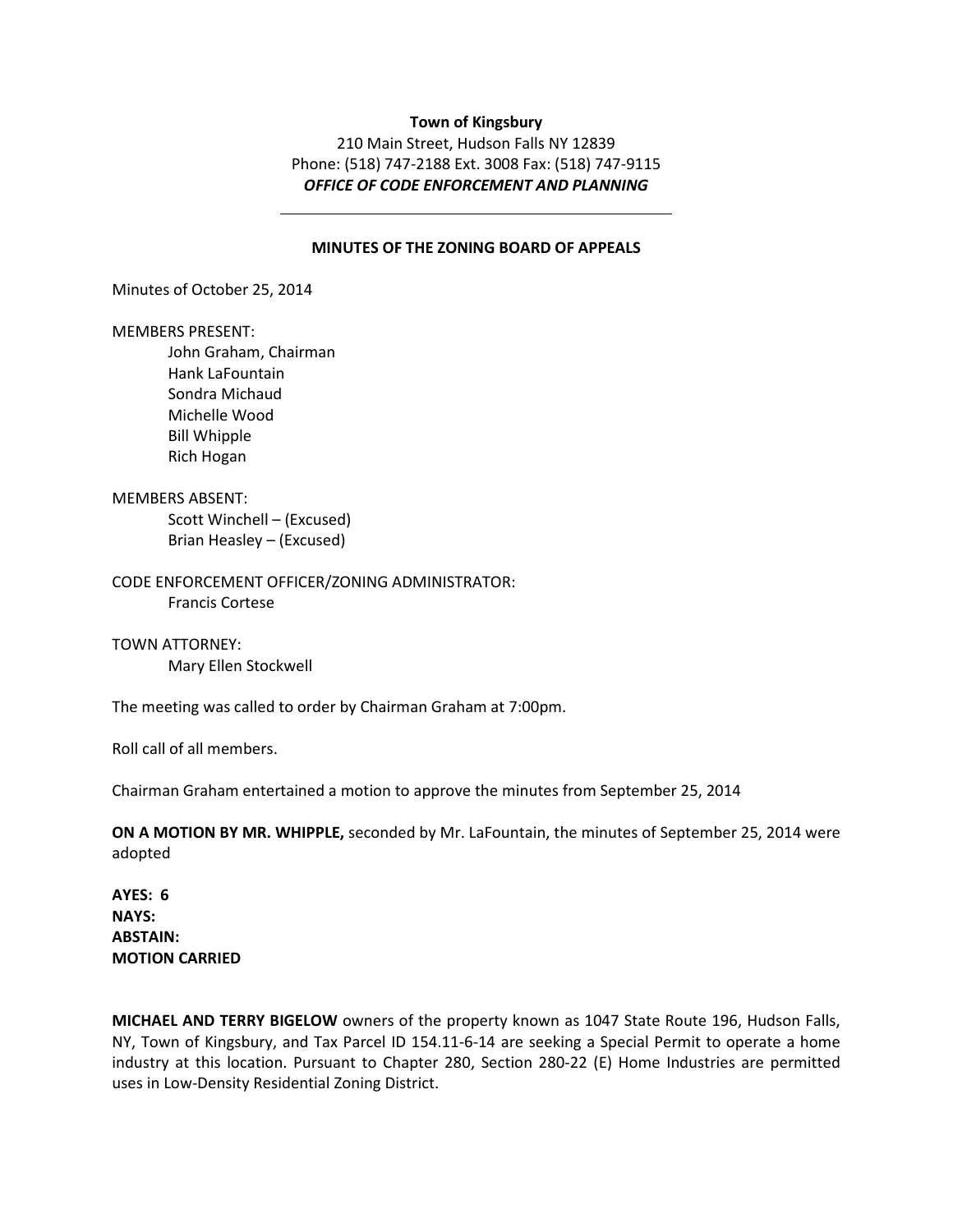Zoning Board of Appeals Meeting Page 2 of 4 October 25, 2014

Chairman Graham opened the Public Hearing.

Chairman Graham invited Mr. Bigelow to address the Board.

Mr. Bigelow stated he is here tonight to ask for a Special Use Permit to operate a home business. He has a shop on the property that he would like to use for his business. This has been a hobby shop for the past seven years. He would like to continue to do this with the option to open it to the public and put a sign up.

Mr. Bigelow stated he does wood craft items, outdoor items, fishing items. He makes fishing lures and rustic fish decoys. He also has tanks set up for bait for his personal use and selling the bait. The shop is for fishing and some trapping.

Chairman Graham opened the Public Hearing.

Edward Hockenerry, 1052 State Route 196, spoke in favor of the Bigelow's.

Joe Goynea, 1048 State Route 196, spoke in favor of the Bigelow's.

Lulumae Hodder, 1027 State Route 196, called the office in favor of the Bigelow's

Mr. Hogan questioned if the use is granted to the Bigelow's, does the use carry on if they sell the property.

Chairman Graham stated that can be a condition with the approval.

Ms. Stockwell stated you can grant the permit and also put conditions on it.

Mr. Hogan questioned if the Bigelow's expected a change in the traffic.

Mr. Bigelow stated he does not expect an increase. He is already doing this as a hobby and gets cars once in a while. He expects maybe 2 or 3 cars at a time and has parking for up to 8 cars.

Ms. Wood questioned the hours.

Mr. Bigelow stated 9:00 am to 5:00 pm Wednesday through Sunday and be closed Monday and Tuesday. During the busy seasons he would like to be opened from 5:00 am to noon on the closed days.

Mr. Whipple stated he thinks it is fair to say State Route 196 gets its fair share of traffic. He doesn't believe this business will have any effect on the traffic one way or the other.

Mr. LaFountain stated he would like the Resolution to state the Special Use Permit only goes with the Bigelow's. If they sell the property the Special Use Permit is rescinded.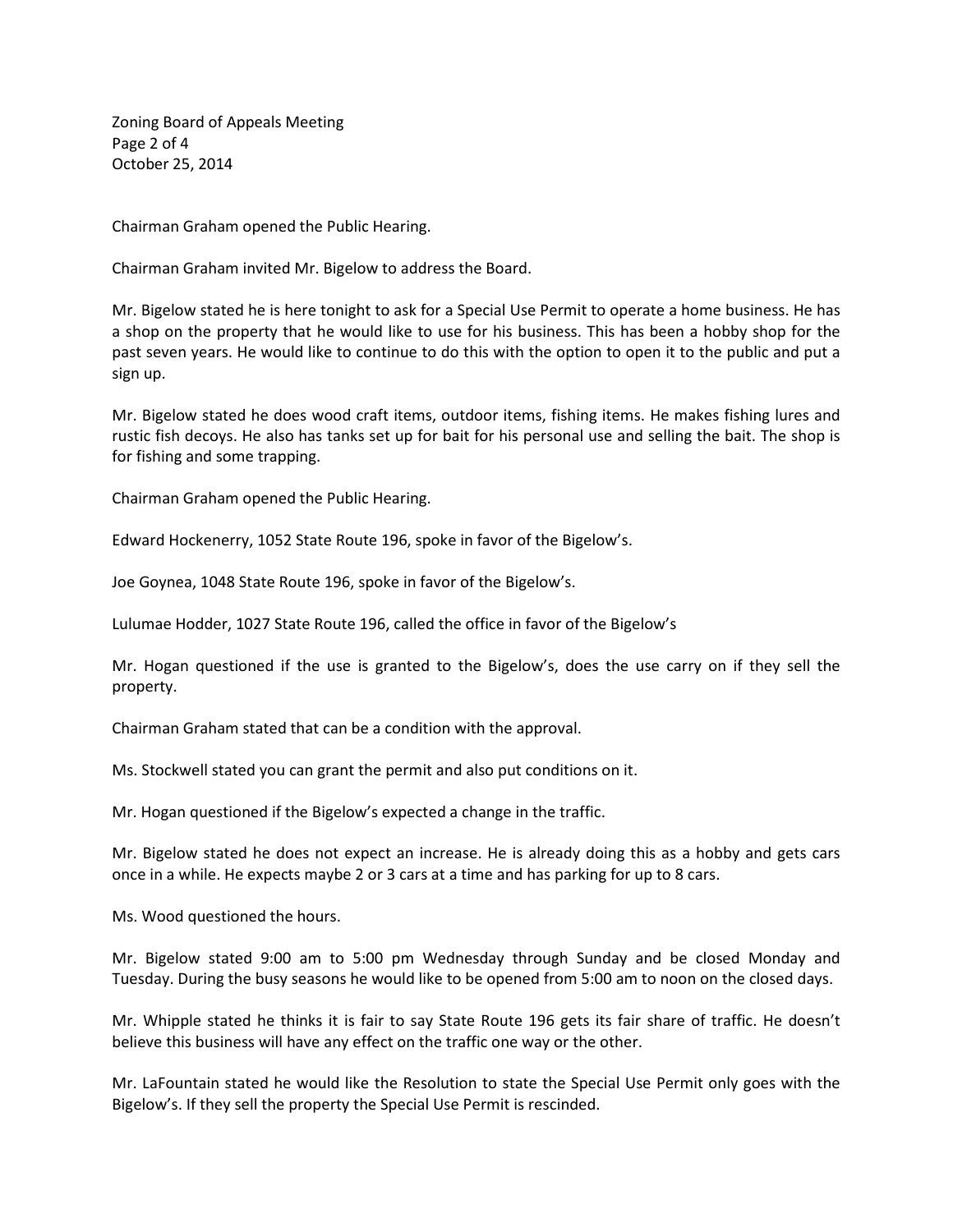Zoning Board of Appeals Meeting Page 3 of 4 October 25, 2014

**ON A MOTIION BY MR. LAFOUNTAIN,** seconded by Mr. Hogan the Public Hearing was closed.

**ON A MOTION BY MR. LAFOUNTAIN**, and seconded by Mr. Hogan the Kingsbury Zoning Board of Appeals declares lead agency status and having reviewed the short form SEQRA submission and having taken a hard look at the potential environmental impacts finds that there are no potential negative environmental impacts anticipated from this project and the Board issued a negative declaration on the project.

After further discussion among the board the following resolution was put forward.

# **Resolution No. 1 of October 25, 2013**

**ON A MOTION BY MR. WHIPPLE**, seconded by Mr. LaFountain the Kingsbury Zoning Board of Appeals approves the special use permit to Michael and Terry Bigelow at 1047 State Route 196 in the Town of Kingsbury to establish a home industry to make and sell custom woodcraft items and custom fishing equipment and gear and to sell bait at the location, said granting of such permit is based on the fact that the board considered the following:

(1) The use shall be of such location, size and character that it will conform to an appropriate and orderly development of the district and neighborhood in which it is to be located and will not be detrimental to the orderly development of neighboring districts and neighborhoods.

Board determined that this action will not be detrimental to the orderly development of the neighborhood as this type of work has been occurring on the premises for several years and is now being opened to the public.

(2) The use will not create undue safety hazards in its own or adjacent districts or neighborhoods and will not require increased public expenditure in excess of its value to the Town.

Board determined that this action will create undue safety hazards or required Increased public expenditure at it is a small home business confined to the workshop and immediate surrounding areas.

(3) The use will not create undue traffic congestion, noise, vibrations, light, stormwater runoff, or air pollution or substantially devalue neighboring properties.

> Board determined that this will not create any additional noise, light or stormwater runoff as it is the same operations and that it will not create and undue traffic congestion as this is an already highly traveled area.